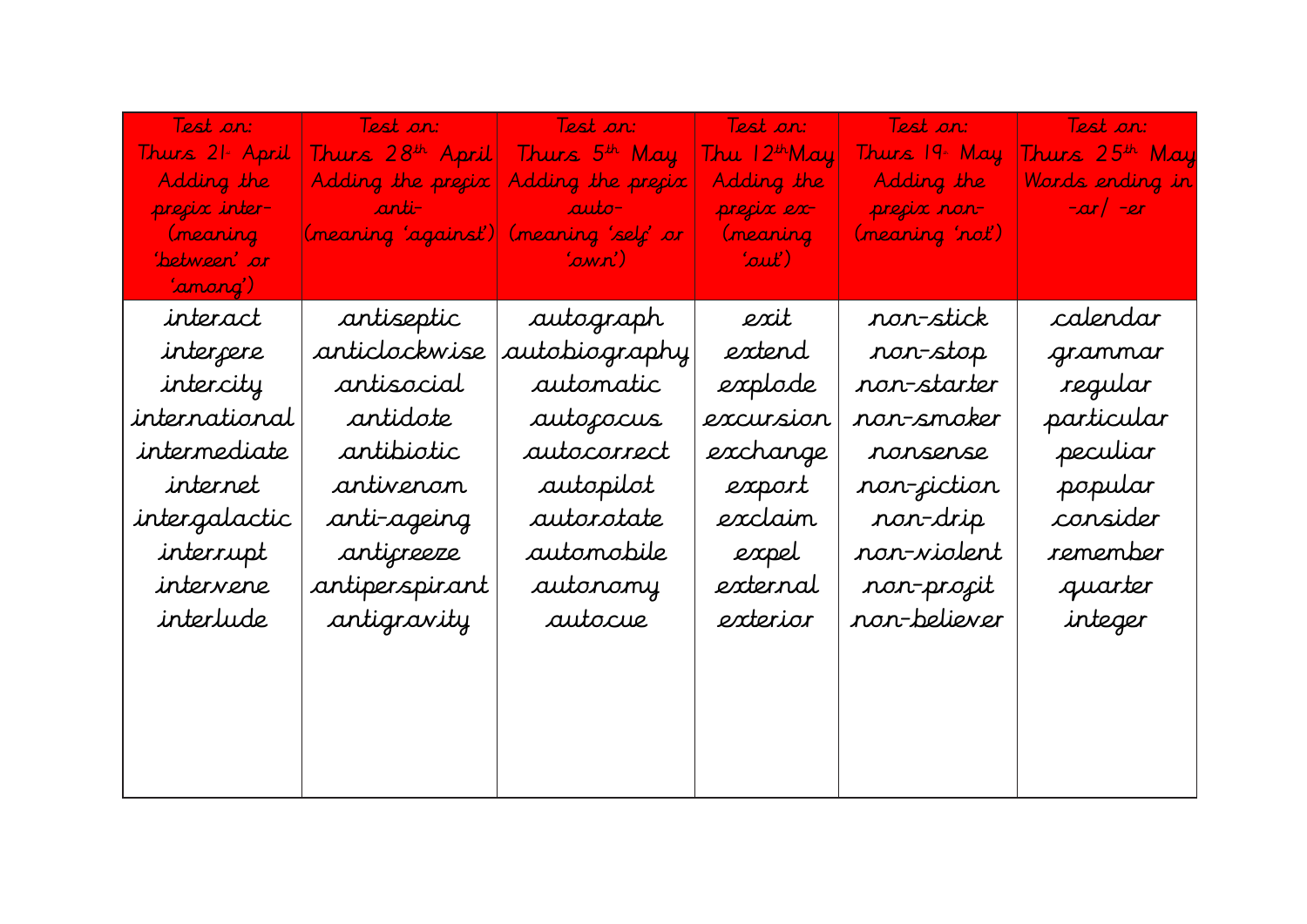| <u>Test ar: </u><br>Thurs 21ª April<br><u>Words ending in</u><br><mark>-ary p</mark> | <u> Test ar: '</u><br>Thur 28 <sup>th</sup> April<br>Words with a<br><mark>short s</mark><br>u/ sound spelt<br>with 'o' | <u> Test an: "</u><br>Thur 5 <sup>th</sup> May<br><mark>Words with a</mark><br><mark>short s</mark><br>u/ sound spelt<br>with 'ou' | Thur 12th May<br>Word camilies | a Test ar:<br>Thurs 19. May<br><u>Word <sub>f</sub>amilies</u> | <mark>Test on:</mark><br>Thurs 25 <sup>th</sup> May<br><u>Word <sub>f</sub>amilies </u> |
|--------------------------------------------------------------------------------------|-------------------------------------------------------------------------------------------------------------------------|------------------------------------------------------------------------------------------------------------------------------------|--------------------------------|----------------------------------------------------------------|-----------------------------------------------------------------------------------------|
| library                                                                              | woman                                                                                                                   | erough                                                                                                                             | instruct                       | scope                                                          | press                                                                                   |
| February                                                                             | wonder                                                                                                                  | young                                                                                                                              | structure                      | telescope                                                      | suppress                                                                                |
| dictionary                                                                           | north                                                                                                                   | touch                                                                                                                              | construction                   | microscope                                                     | express                                                                                 |
| boundary                                                                             | govern                                                                                                                  | double                                                                                                                             | instruction                    | horoscope                                                      | compress                                                                                |
| salary                                                                               | brother                                                                                                                 | trouble                                                                                                                            | instructor                     | periscope                                                      | impress                                                                                 |
| summary                                                                              | another                                                                                                                 | country                                                                                                                            | urit                           | inspect                                                        | prevent                                                                                 |
| primary                                                                              | shovel                                                                                                                  | courage                                                                                                                            | urion                          | spectator                                                      | invent                                                                                  |
| secondary                                                                            | above                                                                                                                   | <i>roug</i> h                                                                                                                      | united                         | respect                                                        | venture                                                                                 |
| ordinary                                                                             | Monday                                                                                                                  | tough                                                                                                                              | uriverse                       | perspective                                                    | adventure                                                                               |
| necessary                                                                            | discover                                                                                                                | cousir                                                                                                                             | university                     | spectacles                                                     | eventjul                                                                                |
|                                                                                      |                                                                                                                         |                                                                                                                                    |                                |                                                                |                                                                                         |